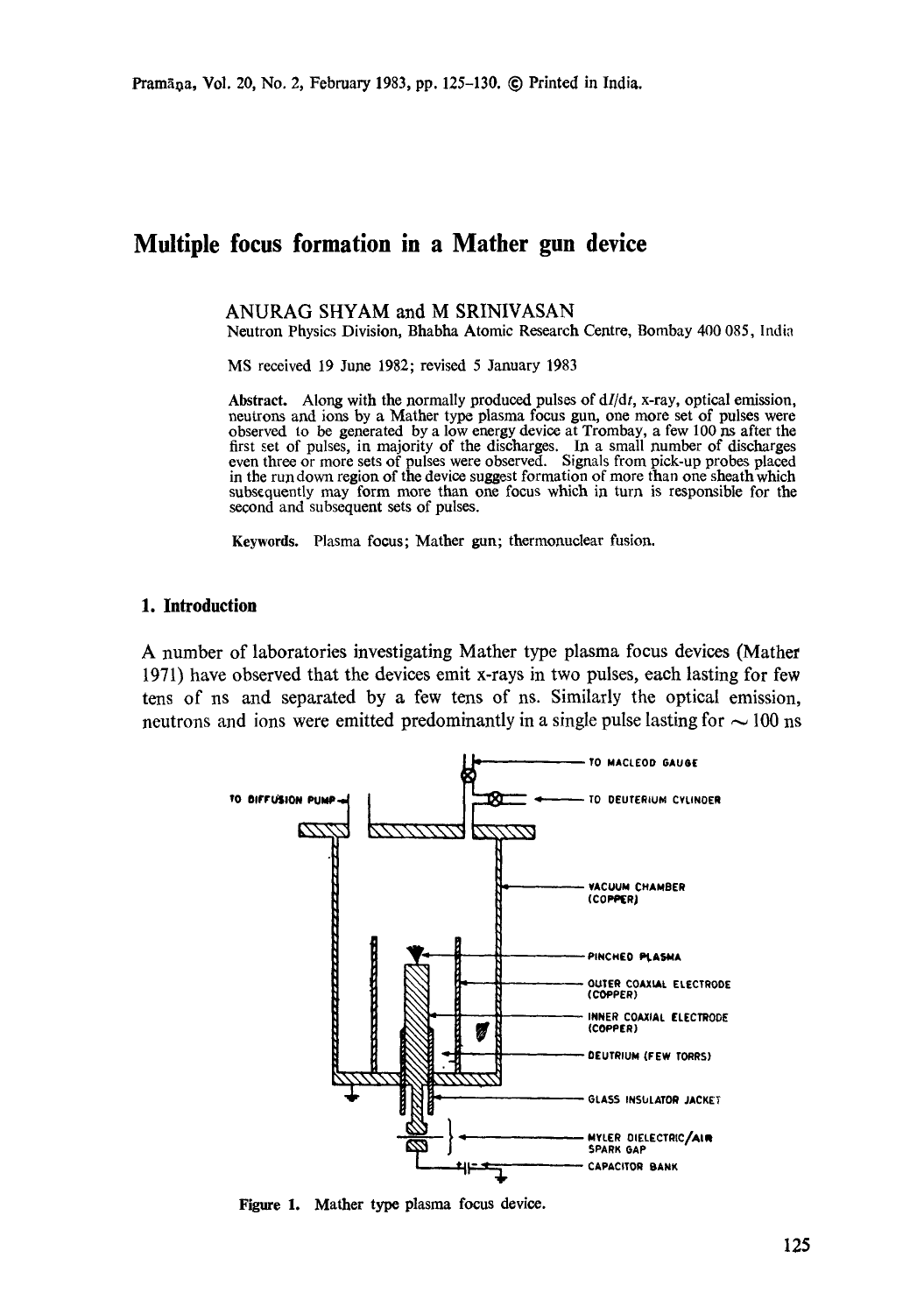(Krompholz *et al* 1980; Peacock *et al* 1971). However a low energy plasma focus under investigation in our laboratory has different and unusual emission characteristics, which are described here.

#### **2. Experimental set-up**

The Mather type plasma focus device (figure 1) on which experiments were conducted had central anode and outer cathode diameters as 2-2 and 7.2 cm. The length of the anode was 11.8 cm and the coming glass sleeving on its one end was 3.8 cm long. The device was studied by a capacitor bank having  $16.8~\mu$ F capacity and 40 nH series inductance. The circuit with the load had a ringing period of  $6.8 \mu s$ . The experiments were conducted in the (charging) voltage range of 6 kV to 16 kV (100 to 230 kA, peak currents). There was no observable variation in the time resolved characteristics of the device (except for intensities) with the change in the bank voltage.

The characteristics (of this plasma focus) investigated were x-ray, optical, neutron and accelerated ion emissions, the current and time derivatives of current *(dI/dt)*  through the device and through the current sheath in the run down region. All the experiments were conducted with hydrogen as the filling gas except in the case of neutron emission, where deuterium was the filling gas.

## **3. X-ray emission**

X-rays were detected by a plastic scintillator (NE 102A, 5 cm thick) mounted on a photomultiplier (pM) tube (Philips 58 AVP). The signal was recorded on a Tektronix 7834 storage oscilloscope. The system displayed a pulse of 5 ns (FWHM) when a single <sup>60</sup>Co gamma was incident on the detector.

Figure 2 shows a typical x-ray signal from plasma focus discharges viewed through a 6 mm perspex window. A peculiar feature of these signals is that in about  $60\%$  of the discharges, apart from the usual two x-ray (primary) pulses, a second set (auxiliary) of pulses of similar duration, also appeared a few 100 ns after the first pulse. In about  $5\%$  of the discharges more than two sets of pulses were observed in a span of about 1  $\mu$ s.

The temperature of the plasma emitting these pulses (Podgomy 1971) at 13.5 kV (185 kA) charging voltage, was  $(2.7 \pm 0.3)$  keV and  $(3.1 \pm 0.3)$  keV for primary and auxiliary pulses respectively. The primary as well as auxiliary pulses also contained hard x-rays. These had maximum intensities (Bernard 1978) at  $(45 \pm 5)$  and  $(30 + 5)$  keV energies for primary and auxiliary pulses respectively.

## **4. Optical emission**

Optical emission was detected by a PM tube (Philips 58 Ave) covered with a blue green filter (4500 to 5500 Å) with  $10^{-4}$  attenuation. The detector was so collimated, that it viewed only the central 1 cm<sup>2</sup> area of the inner electrode of the plasma focus vertically.

The optical signal observed was of  $\sim$  200 ns (FWHM) duration and it consisted of a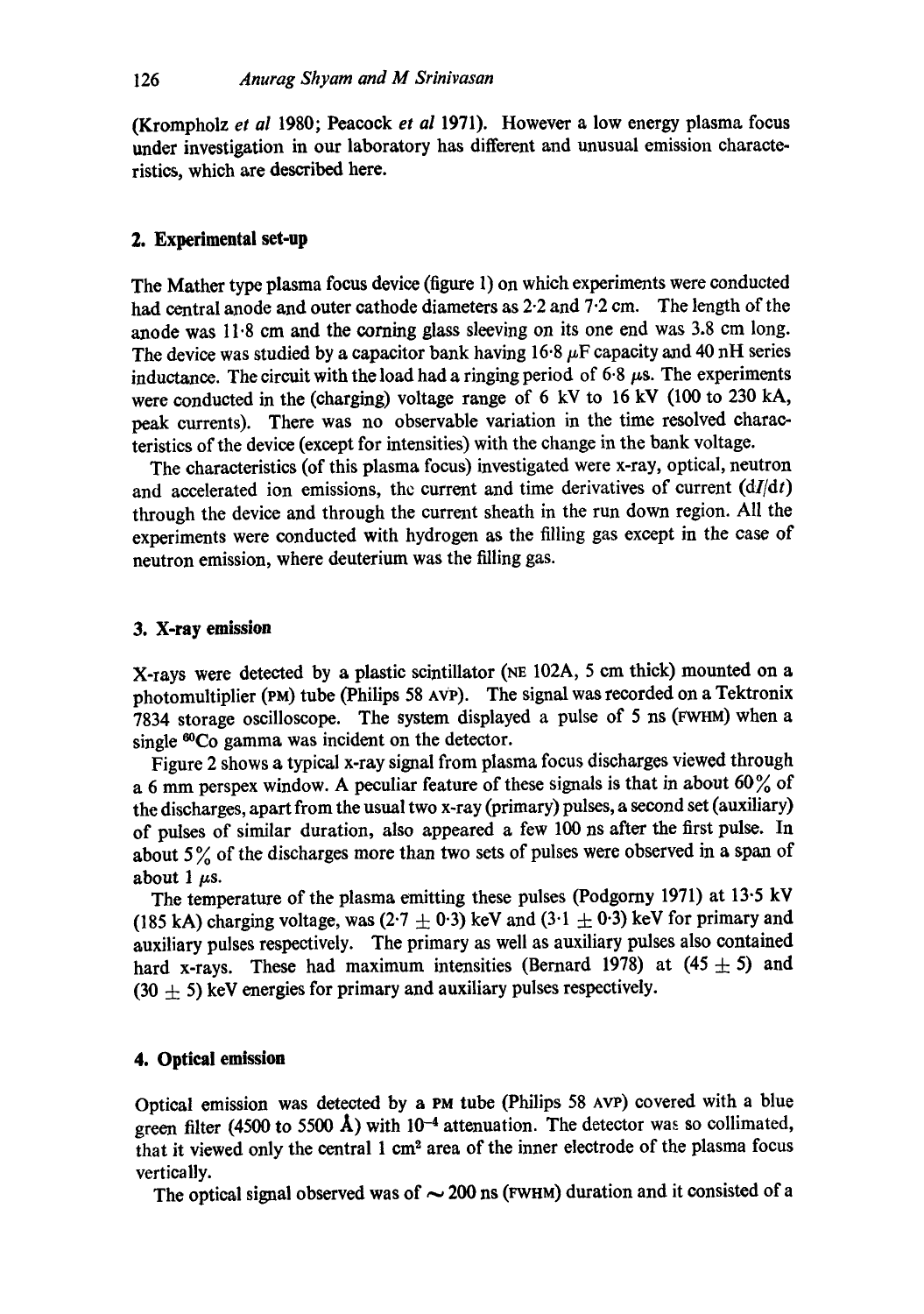

Figure 2. C.R.O. patterns of X-rays A. Only primary focus formed occurrence 35% B: Primary and auxiliary focus occurrence  $60\%$  C: Multiple focus formation occurrence  $5\%$ .

number of overlapping narrow pulses. In  $10\%$  of the discharges an auxiliary pulse was also observed above the background. As in x-ray emission this pulse also appeared a few 100 ns after the primary pulse. However, unlike the x-ray pulses, it was much smaller in amplitude as compared to the primary ones (figure 3d).

# **5. Neutron emission**

Neutrons were detected by the same plastic scintillator used for x-ray detection; in addition it was covered with 6 mm of lead to shield the x-rays from affecting the detector. The detector recorded no signal above the background when the plasma focus was operated with hydrogen as filling gas, thus confirming its insensitivity to x-rays.

It was observed that bulk of the neutrons were emitted in a pulse lasting for about 100 ns but this pulse was followed by a number of smaller 'secondary' pulses and the total emission lasted for about 500 ns. The auxiliary pulse in this case was however observed only in  $7\%$  of the discharges. It is quite likely that this pulse may have been emitted more often but was indistinguishable from the secondary pulses. Figure 3G shows a signal in which this pulse is clearly observable above the secondary pulses.

The total neutron yield emitted in a single discharge was measured by a silver activation counter. The device emitted  $(5 \pm 2) \times 10^7$  neutrons when 185 kA  $(-1.4 \text{ kJ})$  current was discharged through it. This yield is comparable to the yields obtained in other focii (Bruzzone *et a11976)* operating elsewhere in this energy range.

# **6. Accelerated ion emission**

The accelerated ions were detected by an ion collector (Young *et al* 1977) biased at  $(-)$  300 V to separate the low energy electrons from the ion beams. It also had a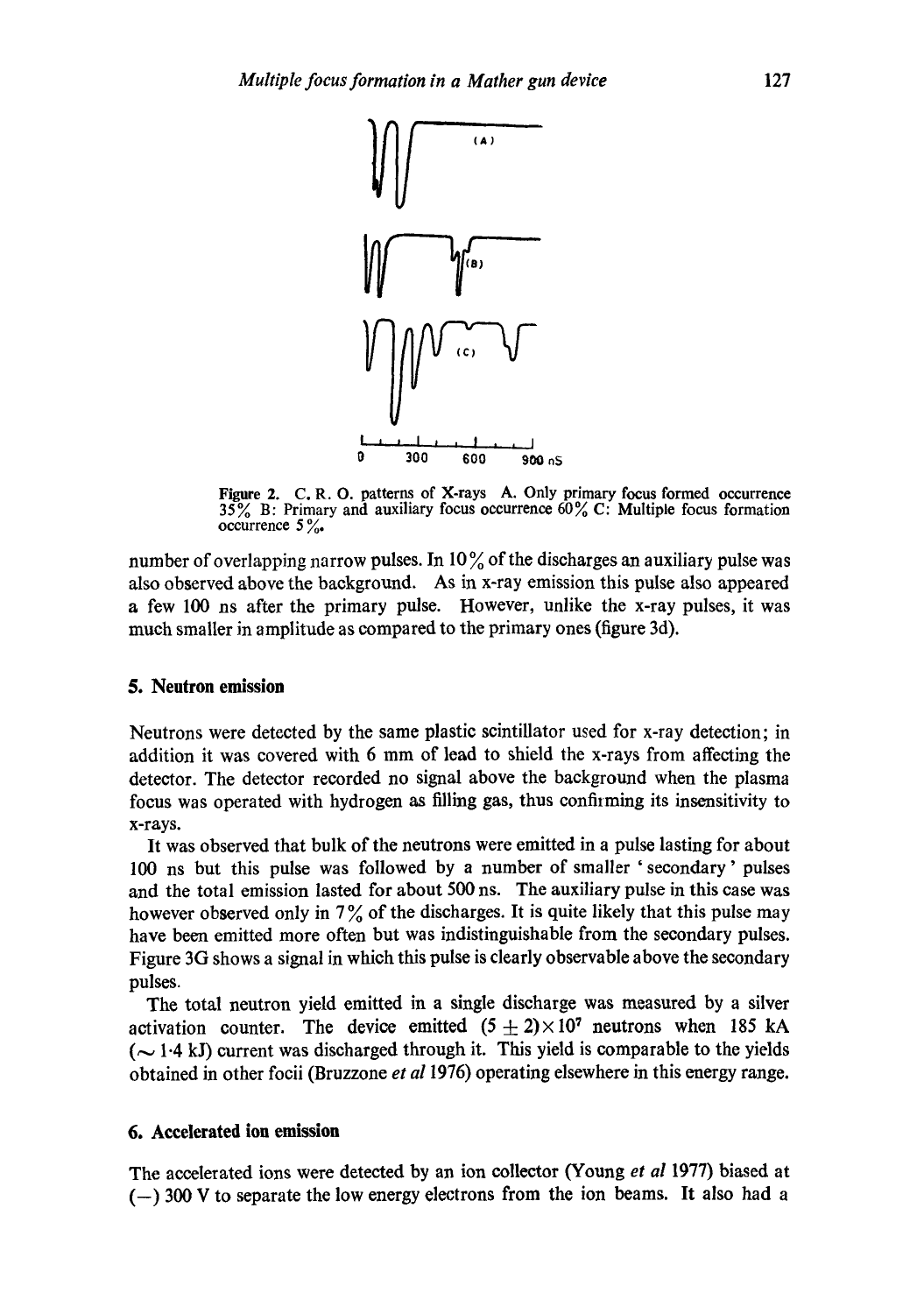

Figure 3. C.R.O. patterns of plasma focus diagnostics.

1 mm diameter pinhole in front of it to prevent saturation. The collector was held 5 em away from the tip of the central electrode, this distance was sutfieient to stop (at 5 mb pressure) any ion below 10 keV to reach it, thus preventing the plasma debris from affecting the detector. The detector recorded no appreciable signal above background when it was covered with  $12 \mu m$  of mylar, thus ascertaining its insensitivity to x-rays and electrical noise.

Ions were observed to be emitted in single pulse (with a forked peak) of 100 ns duration. In about  $50\%$  of the discharges an auxiliary pulse was also observed after a few 100 ns (figure 3F). This auxiliary pulse was of approximately same duration and amplitude as the primary pulse.

## **7. Plasma focus dl/dt signal**

The *dl/dt* signal as measured by a Rogowsky coil is shown in figure 3B. The pulse consisted of a main pulse of 100 nsec duration and it was followed by a number of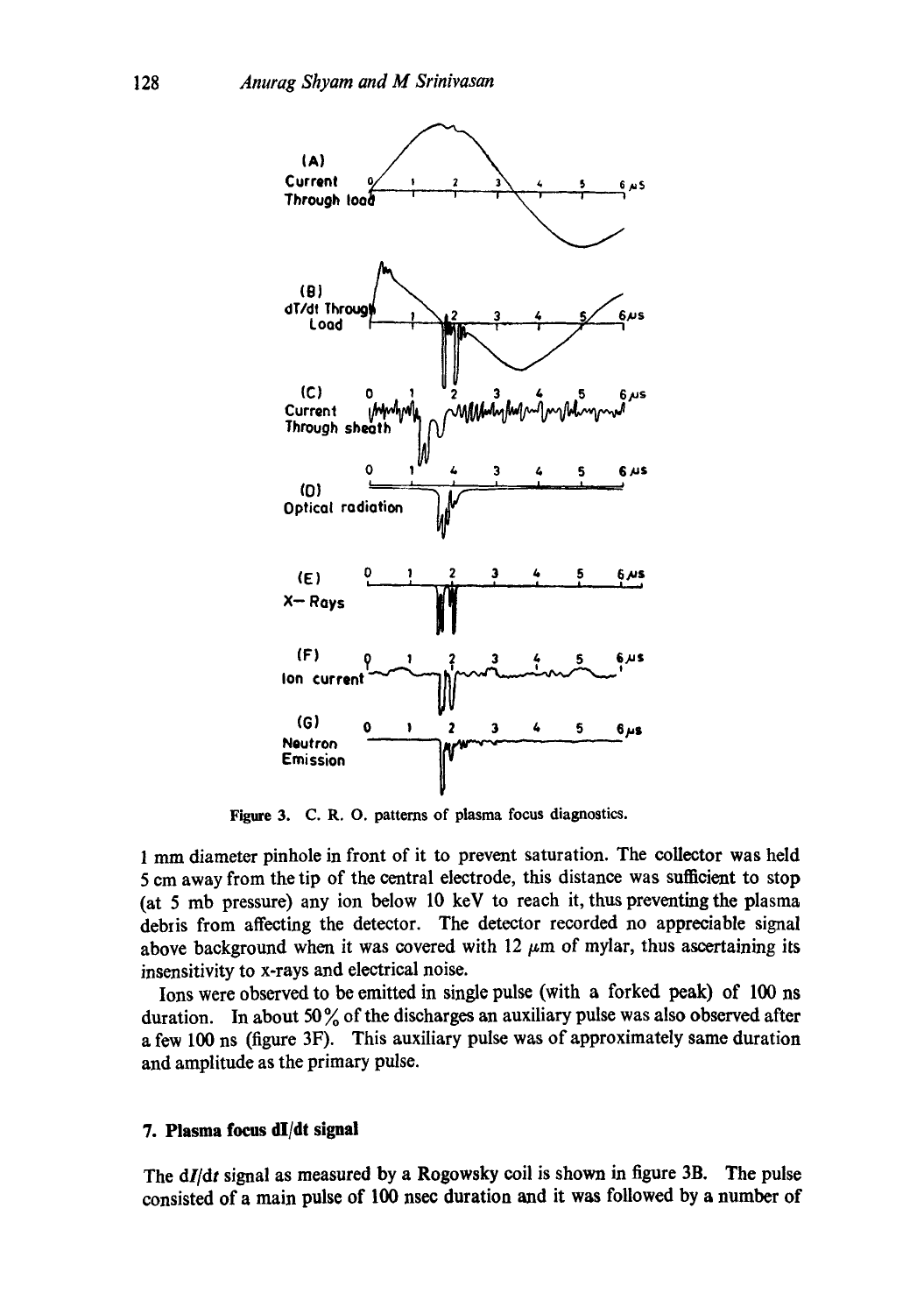smaller secondary pulses of much smaller amplitude. As in case of various plasma focus emissions, in about 50% of the discharges, this primary pulse was followed by an auxiliary pulse which was of about the same amplitude and appeared, as expected, a few 100 nsec after the primary pulse. In  $5\%$  of the discharges more than two pulses were also observed.

## **8. Auxiliary focus**

The various auxiliary pulses observed in x-ray, light, neutron and ion emissions and the *dl/dt* signals, a few 100 ns after the primary pulse are unlikely to be produced by some delayed action phenomenon in the primary focus. One of the plausible explanations of this phenomenon is the formation of two (or more in case more pulses are observed) current sheaths in plasma focus gun. These sheaths may form subsequently, two separate focii one after another. To cheek on this hypothesis a small probe was kept in the plasma focus run down region. It was a three-turn coil of 1 mm radius and was placed 1 cm below the tip of the central deetrode. (The placing of this probe had no effect on the focus performance, this was ascertained by measuring the other characteristics of the device with and without probe placed inside it). The integrated output signal obtained from this probe (figure 3C) also had an auxiliary pulse appearing a few 100 nsec after primary pulse. In some discharges signal having more than two pulses was also observed. These results suggest the formation of multiple currents sheath in our plasma focus which probably results in multiple focii.

#### **9. Conclusion**

It has been observed that in a plasma focus device not all bank current is utilised for pinching. Experiments (Decker *et al* 1980) suggest that as high as 50% of the bank current continues to leak along the glass insulator at the time of pinching and thus does not contribute to neutron production. This current can launch a second plasma sheath if sufficient gas pressure exists ( $> 0.01$  mb) after the first sheath snplow the gas. Generally in plasma focii the pressure is not sufficient after the snplow, therefore only one sheath is launched. However in our device, there is a gap between the inner electrode and glass insulator. The gas trapped in this gap fills up the inter electrode space to sufficient pressure for a second, and in certain cases subsequent sheath propogation. Since the multiple focus formation utilises insulator leakage current which otherwise is wasted, these can be used to enhance the neutron yield from the device. In the current experiments reported here, the neutrons yield by second sheath is small. However we believe that it is mainly due to low pressure during the second sheath formation as the gas quantity introduced is very small. If this quantity can be increased the yield may be enhanced. We plan to do this by making the gap between the inner electrode and insulator large. Further experiments are in progress.